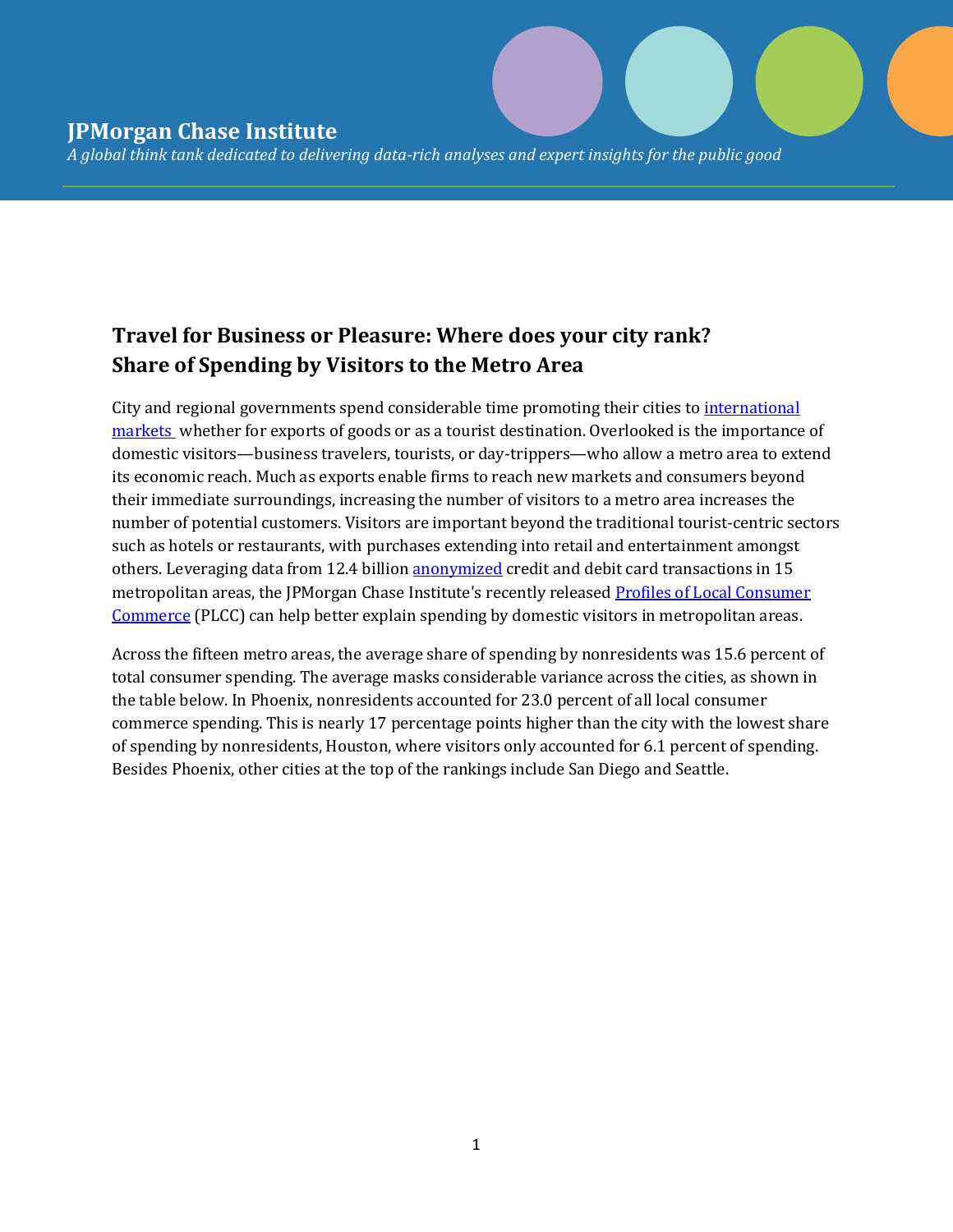| Which metro area has the largest share of spending by visitors? |                                           |                   |
|-----------------------------------------------------------------|-------------------------------------------|-------------------|
| 2015 02                                                         |                                           |                   |
| Rank                                                            | Metro Area                                | Share of Spending |
| $\mathbf{1}$                                                    | Phoenix-Mesa-Scottsdale, AZ               | 23.0%             |
| 2                                                               | San Diego-Carlsbad, CA                    | 21.6%             |
| 3                                                               | Seattle-Tacoma-Bellevue, WA               | 21.2%             |
| 4                                                               | San Francisco-Oakland-Hayward, CA         | 20.4%             |
| 5.                                                              | Atlanta-Sandy Springs-Roswell, GA         | 18.3%             |
| 6                                                               | Dallas-Fort Worth-Arlington, TX           | 18.1%             |
| 7                                                               | Los Angeles-Long Beach-Anaheim, CA        | 17.4%             |
| 8                                                               | Portland-Vancouver-Hillsboro, OR-WA       | 17.0%             |
| 9                                                               | Denver-Aurora-Lakewood, CO                | 15.8%             |
|                                                                 | <b>Fifteen City Average</b>               | 15.6%             |
| 10                                                              | Miami-Fort Lauderdale-West Palm Beach, FL | 15.6%             |
| 11                                                              | Columbus, OH                              | 11.3%             |
| 12                                                              | Detroit-Warren-Dearborn, MI               | 10.0%             |
| 13                                                              | New York-Newark-Jersey City, NY-NJ-PA     | 9.8%              |
| 14                                                              | Chicago-Naperville-Elgin, IL-IN-WI        | 8.3%              |
| 15                                                              | Houston-The Woodlands-Sugar Land, TX      | 6.1%              |

Source: JPMorgan Chase Institute.

Tourism is generally considered to be highly seasonal, with many destinations known for having peak and quiet periods. However, spending by out-of-towners across most cities remains stable throughout the year, as reflected in the fifteen city average.<sup>[1](https://www.jpmorganchase.com/corporate/institute/institute-insights.htm#travel1)</sup> Despite this relative stability, two distinct seasonality patterns emerge: (1) across several cities, notably San Diego and Denver, a slight increase in summer months; and (2) for two of the fifteen cities, Phoenix and Miami, a spike in winter months, reflecting the well-known migration to warm weather and so-called "snowbirds." Interestingly, though the pattern is similar for both cities, the level share in Phoenix is considerably higher than that in Miami—in some months higher by 10 percentage points. In the chart below, we show these patterns by plotting the share of spending by visitors in select metro areas between October 2013 and July 2015.